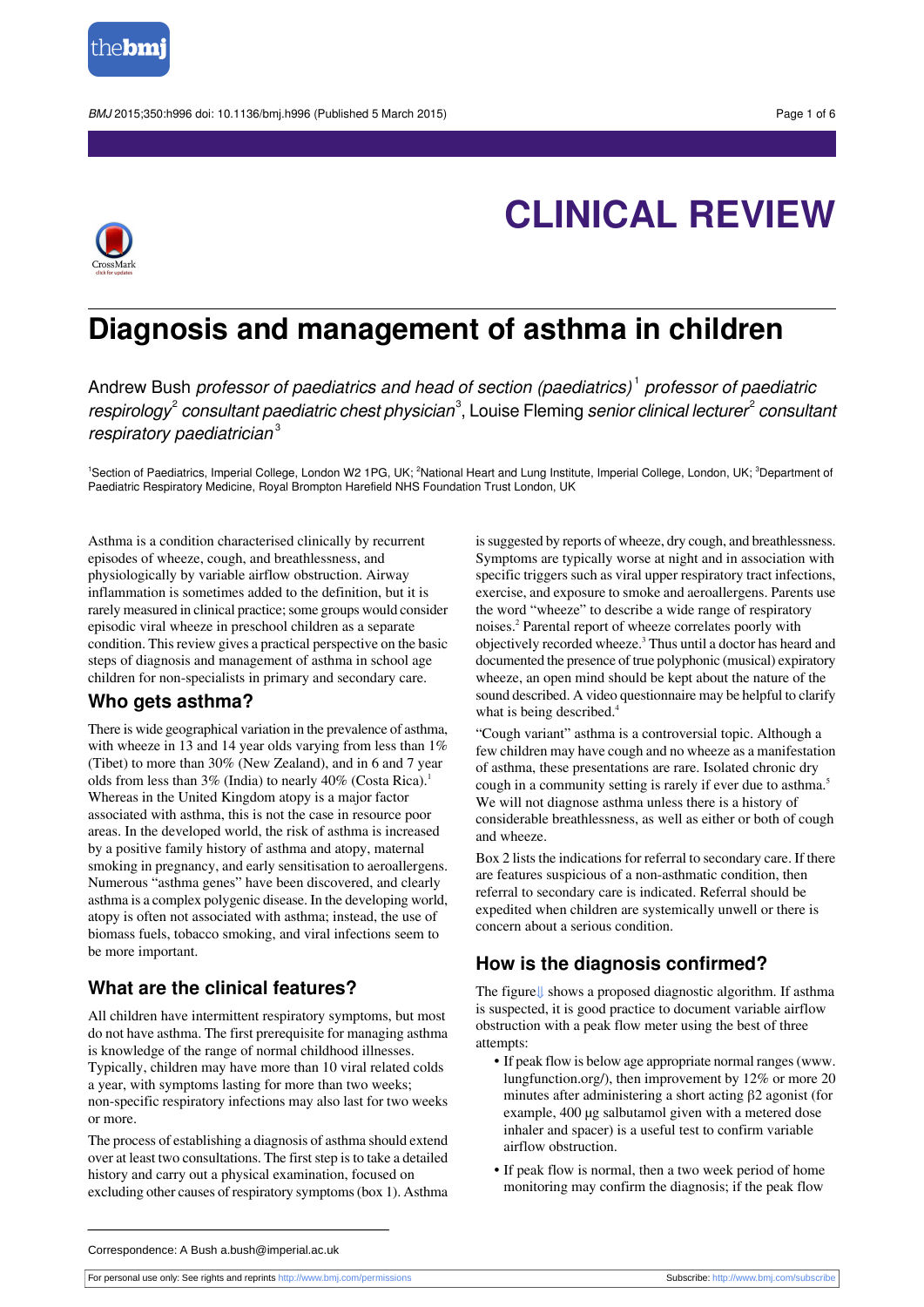#### **The bottom line**

In problematic cases of childhood asthma, rather than escalating treatment, a systematic approach is needed, including a review of the diagnosis; adherence, including ability to take drugs correctly; and the child's environment

If diagnostic doubt still exists, including a failure to respond adequately to a low to medium dose of inhaled corticosteroids, referral should be made to a specialist team

Asthma is a disease that kills, even in children with "mild" asthma, and care must be seen in that context

Any emergency visit to hospital, regardless of whether admission occurs, is a marker of future risk, and should prompt a focused and urgent review of what trigger factors led to the attack and whether the attack was appropriately managed

Non-adherence to treatment, overuse of bronchodilators, and underuse of inhaled corticosteroids are common problems that should be routinely tackled

Failure of annual asthma review is a factor in asthma related deaths and for children a review should be routine at least every three months; these should be conducted by doctors or nurses with training in asthma and not seen as "tick box" exercises

When specialist services are also involved, good communication is essential; this is particularly true after an acute asthma attack

#### **Sources and selection criteria**

We performed a search of PubMed using the terms "asthma" or "wheeze", with the filters "clinical trial", "published in the last 5 years", "humans", "English" activated, with the subject age range "child: birth-18 years". Additionally, we searched the Cochrane database of systematic reviews and Clinical Evidence, as well as our personal archives of references, and checked the reference lists in all the manuscripts. We selected only those manuscripts related to the diagnosis and practical management of asthma and eliminated those that studied preschool aged as well as school aged children, because the pathophysiology of wheeze and the treatment algorithms are different in these two age spans. We excluded small trials and case series if the findings had been subsumed into a meta-analysis or Cochrane review.

#### **Box 1 Features suggestive of a non-asthma diagnosis**

**History** 

Absence of true polyphonic (musical) wheeze

Presence of prominent upper airway symptoms such as rhinitis, snoring, and sinusitis

Symptoms from the first day of life—these are never due to asthma, and a serious condition such as primary ciliary dyskinesia, aspiration due to incoordinate swallow, and congenital lung and airway malformations must be excluded

Sudden onset of symptoms—suggestive of foreign body aspiration and requires immediate management. Anaphylaxis may also be a consideration, but other features such as urticarial rash and focal swelling would be expected to give clues to this diagnosis

Presence of chronic moist cough or sputum production—if present daily for more than six weeks and has not resolved with one course of antibiotics, referral is indicated

History of systemic illness or suggestive of immunodeficiency: severe, persistent, unusual, or recurrent infections (SPUR)

Continuous, unremitting symptoms with no symptom-free days

#### Physical examination

Systemic signs such as clubbing, weight loss, failure to thrive

Upper airway disease–tonsillar hypertrophy, noticeable rhinitis

Unusually severe chest deformity

Unexpected signs on auscultation (fixed monophonic wheeze, stridor, asymmetrical signs)

Chest palpation during coughing or forced expiratory manoeuvres—palpable secretions revealed

Signs of cardiac or systemic disease, such as a cardiac murmur, abnormalities in heart sounds or precordial impulses, abnormal peripheral pulses, weight loss, and unusual systemic infections such as pyogenic arthritis or meningitis

#### **Box 2 When to refer to secondary care**

The diagnosis is in doubt

An age appropriate level of treatment is not working despite apparently satisfactory adherence; specifically if the child has received more than two courses of systemic corticosteroids in a year, or has not responded to British Thoracic Society Step 3 treatment (inhaled corticosteroid 400 µg/day plus long acting β2 agonist)

Any involved people (doctor, child, family) are unhappy with outcomes

chart is a flat line (or variability is within normal limits) despite ongoing symptoms, it is difficult to attribute the findings to asthma. Peak flow variability of 15% or more is strongly suggestive of asthma; likewise, if children are given a β2 agonist at home, an improvement by 12% or more 20 minutes later is also supportive of a diagnosis of asthma. However, it is acknowledged that compliance with peak flow monitoring is often poor.

**•** If peak flow is normal, consider getting children to run for 10 minutes, either on the flat or up and down steps.

None of these tests is sensitive to the diagnosis of asthma; however, it is a safe principle that the more practitioners try and fail to identify airflow obstruction, the less likely is a diagnosis of asthma. Routine chest radiography is not needed; and indeed a normal radiograph cannot exclude a serious condition.

Occasionally a blind trial of asthma treatment may be considered justifiable; in that case it is essential to have a trial period of discontinuation of treatment to ensure that any apparent benefit is related to the treatment rather than arising spontaneously. No evidence base exists to recommend a particular trial regimen;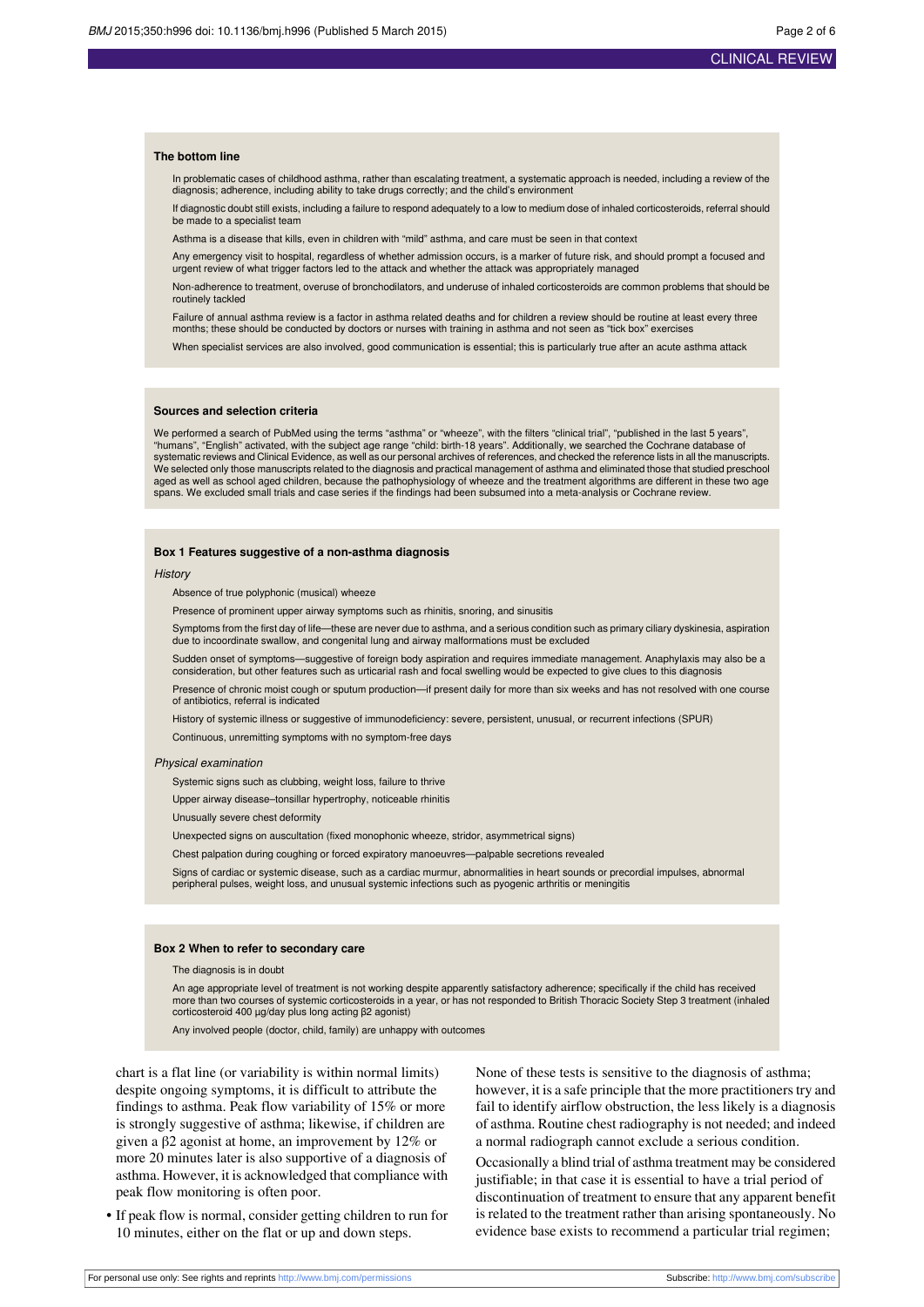we would use a three stage protocol, preferably combined with peak flow measurements at home to document improvement:

- **•** Initiate treatment with beclomethasone equivalent 200 µg twice daily using a metered dose inhaler and spacer
- **•** Reassess at six weeks; if no benefit then the diagnosis is unlikely to be asthma, stop treatment and consider referral for investigations; if the symptoms have disappeared, stop treatment and reassess six weeks later
- **•** If symptoms have recurred by six weeks, restart inhaled corticosteroid in a low dose (100 µg beclomethasone equivalent twice daily using a metered dose inhaler and spacer), and continue to adjust dose depending on response.

## **How is it managed?**

A recent report of asthma related deaths in adults and children in the United Kingdom has highlighted that nearly half of those who died from asthma could have been saved by attention to several components of basic management (box 3).<sup>6</sup>

#### **Pharmacotherapy**

The basic management steps for asthma are well summarised in national and international guidelines.<sup>7</sup> <sup>8</sup> All guidelines agree that first line preventive treatment should be with inhaled corticosteroids. There is no evidence to support the use of combination inhalers as first line treatment in children, indeed the reverse is the case,<sup>9</sup> and their increasing prescription in this role isto be discouraged. Importantly, the Best Add-on Therapy Giving Effective Responses (BADGER) study showed that the plateau of the dose-response curve to inhaled corticosteroids for most children with asthma is 200 µg/day fluticasone or equivalent, and few children benefited from a step up to 500  $\mu$ g/day.<sup>5 10</sup> The best response was adding a long acting β2 agonist, and some children also responded to a leucotriene receptor antagonist. We recommend that those children with asthma who do not respond to fluticasone 200 µg/day plus any one additional treatment should be managed as treatment failures and not by escalating pharmacotherapy.

No inhaled drug is effective unless delivery to the airways is optimised. Children must be shown how to use inhalers and their technique checked repeatedly. The use of spacers is particularly problematic in adolescents—the devices are often considered "babyish" and so the young person puts the metered dose inhaler straight in the mouth, with usually poor delivery of drug to the lower airway in consequence. In this case a breath actuated or dry powder device would be preferable. Spacers for school aged children should always be used with a mouthpiece, not with a mask.

## **Adverse environmental factors**

It must be highlighted that any tobacco smoking has an adverse effect on asthma outcomes.<sup>4</sup> <sup>11</sup> Cotinine levels (an objective measure of exposure to nicotine in tobacco) are just as high in those who smoke "but not in front of the children."<sup>12</sup> Exposure to household mould is also likely to be detrimental.<sup>13</sup> Skin prick testing to identify allergy to household pets should be considered. Whether sensitised people benefit from avoidance of house dust mite is controversial $14$  and in the United Kingdom is not recommended in the most recent guidelines from the British Thoracic Society/Scottish Intercollegiate Guidelines Network.<sup>7</sup> However, multifaceted interventions may be considered in those with severe disease.<sup>15</sup>

#### **Comorbidities**

In childhood, comorbidities such as obesity, rhinosinusitis, food allergy, dysfunctional breathing, and psychosocial problems may contribute to respiratory symptoms. Gastro-oesophageal reflux is often found if sought, but treatment does not affect asthma outcomes.<sup>16</sup> It is much easier to identify obesity than to treat it; obesity may lead to breathlessness, which is not asthma related, causing confusion about the diagnosis. Whether treatment of rhinosinusitisimproveslower airway inflammation is controversial, but upper airway symptoms certainly should be treated on their independent merits.<sup>17</sup> Food allergy is associated with severe asthma in particular; whether allergy causes increased asthma severity.<sup>18</sup> Dysfunctional breathing (vocal cord dysfunction, exercise induced laryngeal obstruction) is a really important and often under-appreciated problem. It may cause stridor, and be associated with paraesthesia, sore throat, and hoarseness of the voice. It never occurs during sleep. The diagnosis may be obvious from a video of an attack; parents should be able to make a recording on their mobile phone (but clearly if children are thought to need urgent medical attention, this takes priority). Confirmation of doubtful cases can be made in specialist centres by experienced physiotherapists and laryngoscopy during exercise. Finally, psychosocial problems were identified in  $26\%$  of people with asthma who died, $6$  and from our experience these are common in children with severe asthma.<sup>19</sup>

#### **Provision of an asthma treatment plan**

Asthma treatment plans are underused and thought to be associated with poor outcomes.<sup>6</sup> The purpose of a treatment plan is to guide young people and parents on maintenance treatment, asthma triggers and how to avoid them, and what to do in the event of worsening symptoms, particularly an acute asthma attack. Numerous proformas are available, and whichever is chosen should be regularly reviewed or updated. Long term, children largely do not reliably measure their peak flow twice a day, but measurement at the time of a viral cold or increased symptoms can be used to drive treatment changes and the need to seek medical attention. A major challenge is to ensure that, without causing distress, families understand that asthma can be serious. Phrases that may be helpful include "asthma is one of those conditions which can be very serious, but if properly managed should not impact on your child's life. However, if treatment is neglected, your child can become seriously ill or even worse, and we all need to remember this." An obvious adverse effect of prescribing inhalers to all patients with asthma, many of whom have a diagnosis on the weakest of grounds, is that the condition is trivialised.

## **Regular follow-up**

As with all conditions in childhood, regular and focused follow-up is essential. Basic child health should be assessed, including height and weight, and immunisations, especially against influenza. Growth failure may be related to over-treatment with inhaled corticosteroids, poorly controlled asthma, or an unsuspected coincidental diagnosis. Day to day asthma control should be assessed, including the number of dispensed prescriptions for short acting  $\beta$ 2 agonists and whether the child has had an emergency visit for asthma. The possibility of a missed or wrong diagnosis, no matter how eminent the health professional who initiated treatment, should always be considered. Above all, adherence to treatment, including adequacy of inhaler technique, should be checked. Assessing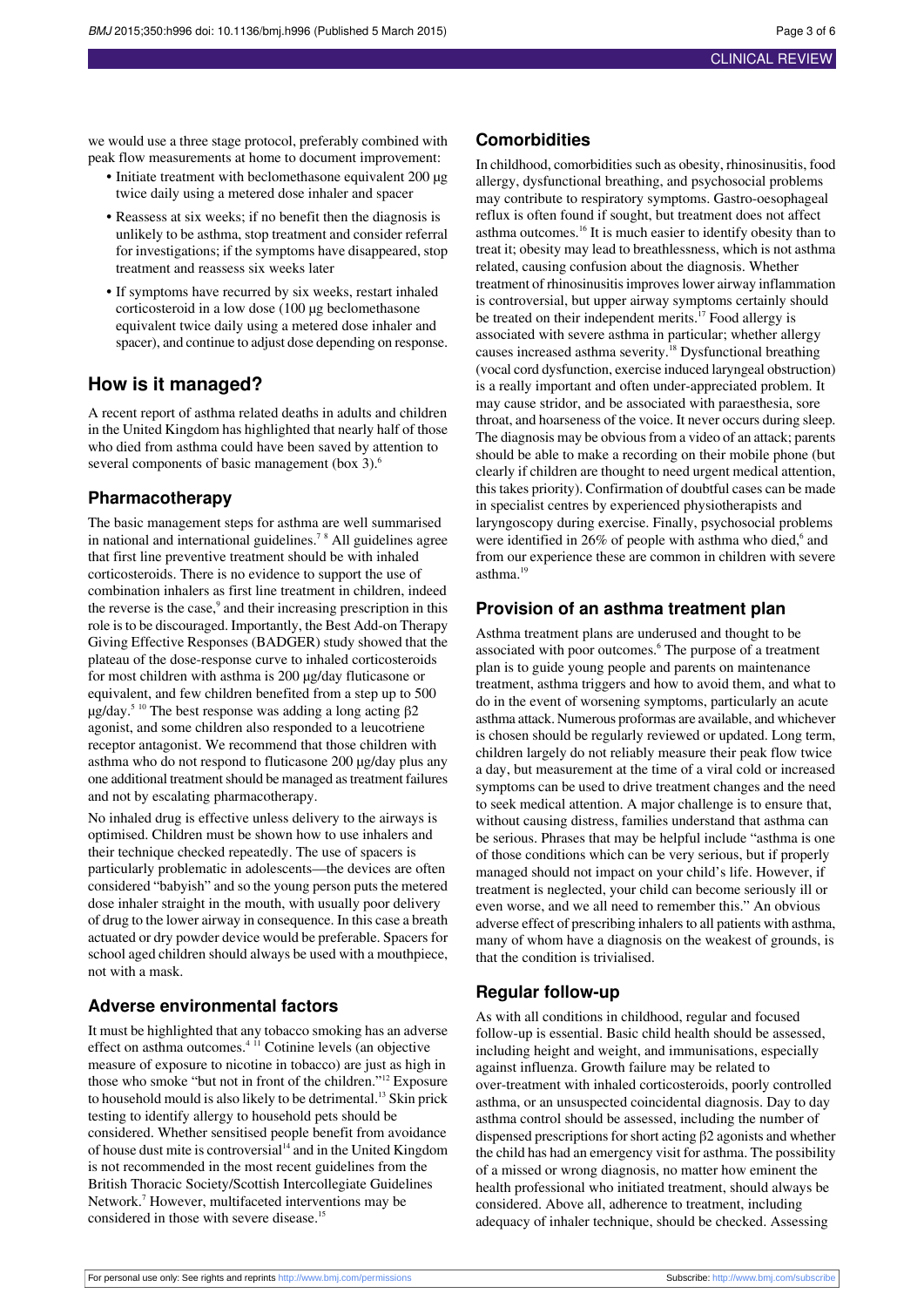#### **Box 3 Components of asthma management**

Institution of appropriate pharmacotherapy administered using an age appropriate inhaler device Attention to adverse environmental factors, especially exposure to tobacco smoke Attention to any comorbidities, especially dysfunctional breathing Provision of an asthma treatment plan Regular follow-up and assessment of progress

adherence is difficult and needs to be done with sensitivity (box 4 lists some approaches that may be useful).

## **Role of biomarkers**

Interest is increasing in the role of biomarkers to drive asthma treatment. In children, there is as yet no evidence that any biomarker should be used to determine management. Blood eosinophil levels do not correlate well with airway eosinophilia,<sup>20</sup> unlike in adults; exhaled nitric oxide and airway eosinophilia have inconsistent relations over time, even within an individual<sup>21</sup>; and no study has yet determined a convincing role in routine practice,<sup>22</sup> although undoubtedly, biomarker driven treatment remains an important aspiration.

## **How are acute asthma attacks managed?**

Asthma attacks can be immediately fatal, can be predictive of future clinical course and subsequent attacks, and may be associated with impairment in normal airway growth. $^{23}$  The term "exacerbation" has been criticised as too benign.<sup>24 25</sup> Box 5 summarises the key steps in recognising and managing an acute asthma attack.

Evidence in the United Kingdom suggests that most deaths related to asthma occur in those who are not receiving specialist care.<sup>6</sup> Primary care clinicians must be alert to detecting patients with high risk "mild" asthma (box 6), and those with unscheduled hospital visits and admissions.

## **How is treatment failure managed?**

A serious error of judgment is to escalate treatment in those children with asthma who are unresponsive to basic management, without due consideration of possible reasons for why this might be the case. Broadly, treatment failures can result in persistent symptoms on a daily basis or recurrent acute asthma attacks requiring oral corticosteroids, or both. The threshold for referral to specialist care depends on the experience of the treating doctor and the expertise in the clinical setting; suggested indications are given in box 2.

#### **Persistent symptoms**

The commonest causes of treatment failure are wrong diagnosis and poor compliance with treatment, and both should be reviewed, including checks of adherence and inhaler technique  $(box 4)$ .<sup>19</sup> It is particularly important to remember symptoms of dysfunctional breathing. A check on prescription uptake is often revealing, and indeed electronic alerting of excessive β2 agonist and inadequate preventer prescription is another key recommendation of the National Review of Asthma Deaths in the United Kingdom.<sup>6</sup> The home environment also should be considered; a home visit by an experienced nurse, if possible, can often be illuminating.<sup>19</sup> The possibility that symptoms are being over-reported, and there are hidden gains, should not be forgotten.

#### **Acute asthma attacks**

A review after an acute asthma attack requires a focused response to determine whether there are ongoing reversible problems that contributed to the episode, and whether the attack itself was correctly managed.

The combination of allergic sensitisation, exposure to allergens, and viral infection is strongly predictive of asthma attacks, of which only exposure to allergens can be modulated. $^{26}$  Inhaled corticosteroids are protective of attacks in people with atopic asthma. Attention to adherence, optimising the dose of inhaled corticosteroids, and reducing exposure to environmental allergens to which the child is sensitised is essential. Poor baseline control is associated with risk of attacks, and every effort should be made to reduce this risk.

The management of the acute attack should be reviewed, regardless of whether the child was admitted. Was there an action plan in place, with documented triggers, and was it followed? Does the plan need revision in light of the attack? Has there been regular review? Was the spacer and short acting β2 agonist readily available and neither underused nor over-used? Prescription of more than one canister of a short acting β2 agonist a month, failure to prescribe or collect adequate prophylactic drugs, and prescription of long acting β2 agonists as sole treatment are red flags.

Although it is not possible to abolish asthma attacks totally, risk can be reduced and management optimised to control them.

## **How is episodic viral wheeze managed?**

By school age, most children with asthma have many triggers leading to wheeze, including exercise, viral colds, exposure to allergens and cold air. Wheeze with viral colds asthe sole trigger and with no symptoms between colds is most common in preschool children, but may occasionally be seen in school aged children. In these rare circumstances, intermittent rather than continuous treatment is permissible, but clinicians should be sure that there are no important interval symptoms.<sup>27</sup> If attacks are frequent and severe, then a trial of regular inhaled corticosteroids should be given. This may highlight that interval symptoms have been missed. This group needs equally careful follow-up, in particular to detect a change of symptom pattern.

## **How is asthma managed in adolescents?**

Adolescence is a difficult time, irrespective of the presence of asthma. Risk taking behaviour, including experimenting with tobacco, e-cigarettes, and other substances of misuse is common and affects asthma control. $^{28}$  Denial of illness and symptoms is also the norm, and adolescents can be reluctant to take any treatment regularly. Spacers are often discarded and it may therefore be better to prescribe dry powder or breath activated devices to ensure adequate drug delivery. Although evidence of efficacy in paediatric practice is lacking,<sup>29</sup> combined budesonide and formoterol is a safer option than short acting β2 agonists as sole treatment. Time and patience are needed,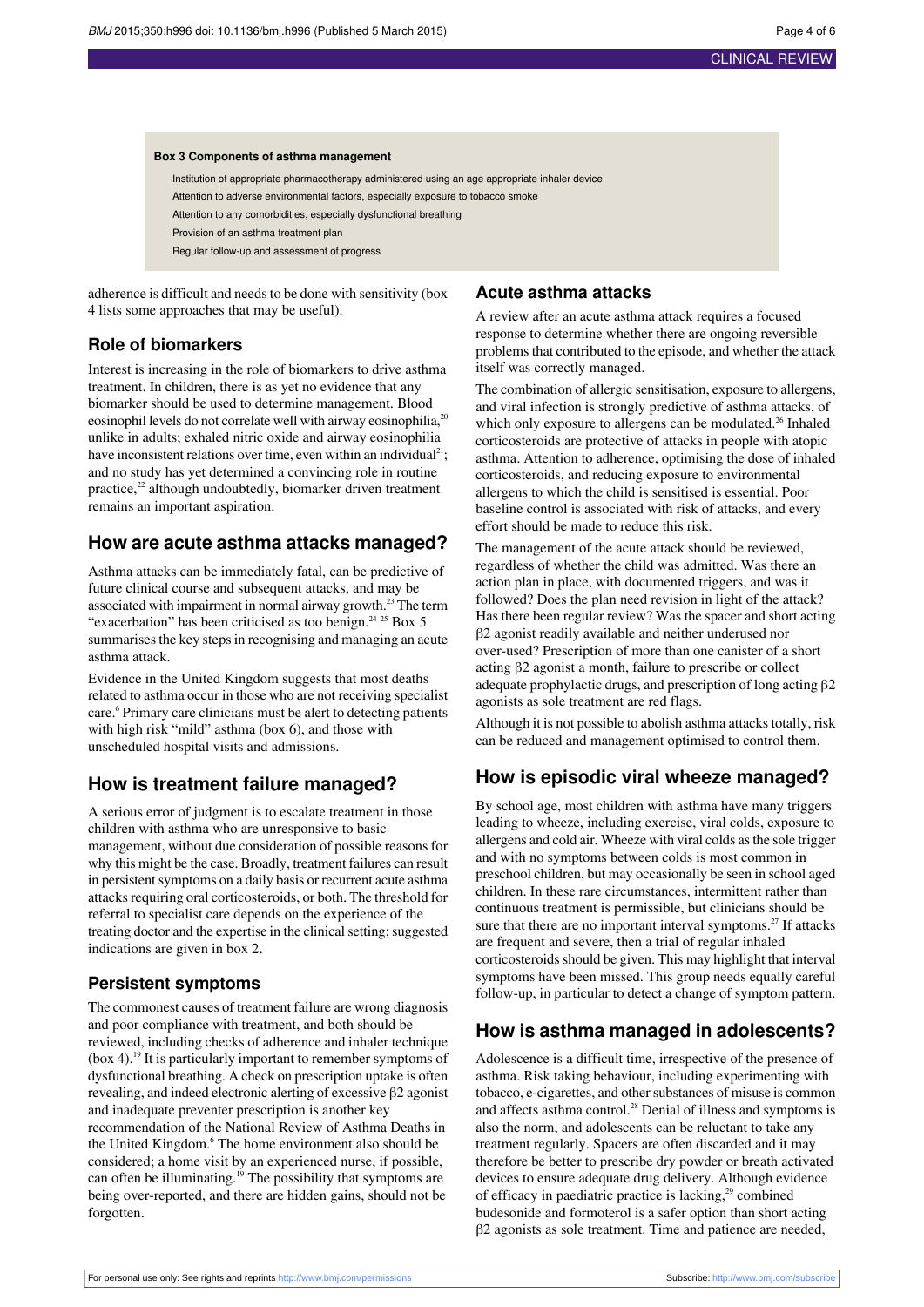#### **Box 4 Methods for assessing adherence**

Check how many prescriptions for inhaled corticosteroids have been dispensed over the previous year

- If feasible, and there is only one local pharmacist, check how many prescriptions have actually been dispensed
- Ask the child to demonstrate how the inhaler is used

Ask questions sensitively, such as "Most patients and all doctors find it difficult to remember to take treatment; how often do you think you/your child forgets?" or "Most patients and all doctors find it difficult to remember to take treatment; do you think you forget at least<br>once a day?", acknowledging that adherence can be difficult and encouraging patie

Explore whether there are particularly difficult times for children or parents to remember the treatment, such as during the morning rush for school

- In a sensitive way, find out if carers actually supervise their children taking the drug or if it is left to the children to remember
- Consider home visits—have the drugs been removed from the wrapper, are they in date, and are they readily accessible?

Consider electronic monitoring of treatment uptake (usually in secondary care)

and the readiness to make compromises to help young people move to safe asthma self management.

Contributors: AB wrote the first draft. AB and LF edited the manuscript, and both act as guarantors.

Competing interests: We have read and understood the BMJ policy on declaration of interests and declare the following: AB and LF are members of the BTS/SIGN asthma guideline group. LF is a member of the BTS Difficult Asthma Special Advisory Group, has performed consultancy for Chiesi, and given lectures at educational events organised by Novartis. AB was supported by the NIHR Respiratory Disease Biomedical Research Unit at the Royal Brompton and Harefield NHS Foundation Trust and Imperial College London.

Provenance and peer review: Commissioned; externally peer reviewed.

- 1 Lai CK, Beasley R, Crane J, Foliaki S, Shah J, Weiland S; International Study of Asthma and Allergies in Childhood Phase Three Study Group. Global variation in the prevalence and severity of asthma symptoms: phase three of the International Study of Asthma and Allergies in Childhood (ISAAC). Thorax 2009;64:476-83.
- 2 Cane RS, Ranganathan SC, McKenzie SA. What do parents of wheezy children understand by "wheeze"? Arch Dis Child 2000;82:327-32.
- 3 Cane RS, McKenzie SA. Parents' interpretations of children's respiratory symptoms on video. Arch Dis Child 2001;84:31-4.
- Shaw RA, Crane J, Pearce N, Burgess CD, Bremner P, Woodman K, et al. Comparison of a video questionnaire with the IUATLD written questionnaire for measuring asthma prevalence. Clin Exp Allergy 1992;22:561-8.
- 5 Wright AL, Holberg CJ, Morgan WJ, Taussig LM, Halonen M, Martinez FD. Recurrent cough in childhood and its relation to asthma. Am J Respir Crit Care Med 1996;153(4 Pt  $11.1259 - 65.$
- 6 Royal College of Physicians. Why asthma still kills: the national review of asthma deaths. 2014. [www.rcplondon.ac.uk/sites/default/files/why-asthma-still-kills-full-report.pdf](http://www.rcplondon.ac.uk/sites/default/files/why-asthma-still-kills-full-report.pdf).
- British guideline on the management of asthma. Thorax 2014;69(Suppl 1):i1-i192.
- Global Initiative for Asthma. World asthma day. 2014. www.ginasthma.org
- 9 Sorkness CA, Lemanske RF Jr, Mauger DT, Boehmer SJ, Chinchilli VM, Martinez FD, et al. Long-term comparison of 3 controller regimens for mild-moderate persistent childhood asthma: the Pediatric Asthma Controller Trial. J Allergy Clin Immunol 2007;119:64-72.
- 10 Lemanske RF Jr, Mauger DT, Sorkness CA, Jackson DJ, Boehmer SJ, Martinez FD, et al. Step-up therapy for children with uncontrolled asthma receiving inhaled corticosteroids. N Engl J Med 2010;362:975-85.
- 11 Cook DG, Strachan DP. Health effects of passive smoking. 3. Parental smoking and prevalence of respiratory symptoms and asthma in school age children. Thorax 1997;52:1081-94.
- 12 Pool J, Petrova N, Russell RR, Exposing children to secondhand smoke. Thorax 2012;67:926.
- 13 Gent JF, Kezik JM, Hill ME, Tsai E, Li DW, Leaderer BP. Household mold and dust allergens: exposure, sensitization and childhood asthma morbidity. Environ Res 2012;118:86-93.
- Nurmatov U, van Schayck CP, Hurwitz B, Sheikh A. House dust mite avoidance measures for perennial allergic rhinitis: an updated Cochrane systematic review. Allergy 2012;67:158-65.
- 15 Morgan WJ, Crain EF, Gruchalla RS, O'Connor GT, Kattan M, Evans R III, et al. Results of a home-based environmental intervention among urban children with asthma. N Engl J Med 2004;351:1068-80.
- 16 Gibson PG, Henry RL, Coughlan JL. Gastro-oesophageal reflux treatment for asthma in adults and children. Cochrane Database Syst Rev 2000;2:CD001496.
- 17 Brozek JL, Bousquet J, Baena-Cagnani CE, Bonini S, Canonica GW, Casale TB, et al. Allergic Rhinitis and its Impact on Asthma (ARIA) guidelines: 2010 revision. J Allergy Clin Immunol 2010;126:466-76.
- 18 Roberts G, Patel N, Levi-Schaffer F, Habibi P, Lack G. Food allergy as a risk factor for life-threatening asthma in childhood: a case-controlled study. J Allergy Clin Immunol 2003;112:168-74.
- 19 Bracken MM, Fleming L, Hall P, Van SN, Bossley CJ, Biggart E, et al. The importance of nurse led home visits in the assessment of children with problematic asthma. Arch Dis Child 2009;94:780-4.
- 20 Ullmann N, Bossley CJ, Fleming L, Silvestri M, Bush A, Saglani S. Blood eosinophil counts rarely reflect airway eosinophilia in children with severe asthma. Allergy 2013;68:402-6.
- 21 Fleming L, Tsartsali L, Wilson N, Regamey N, Bush A. Longitudinal relationship between sputum eosinophils and exhaled nitric oxide in children with asthma. Am J Respir Crit Care Med 2013;188:400-2.
- 22 Fleming L, Wilson N, Regamey N, Bush A. Use of sputum eosinophil counts to guide management in children with severe asthma. Thorax 2012;67:193-8.
- 23 O'Byrne PM, Pedersen S, Lamm CJ, Tan WC, Busse WW. Severe exacerbations and decline in lung function in asthma. Am J Respir Crit Care Med 2009;179:19-24.
- 24 Bush A, Pavord I. Following Nero: fiddle while Rome burns, or is there a better way? Thorax 2011;66:367.
- 25 Fitzgerald JM. Targeting lung attacks. Thorax 2011;66:365-6.
- 26 Murray CS, Poletti G, Kebadze T, Morris J, Woodcock A, Johnston SL, et al. Study of modifiable risk factors for asthma exacerbations: virus infection and allergen expo increase the risk of asthma hospital admissions in children. Thorax 2006;61:376-82.
- 27 Turpeinen M, Nikander K, Pelkonen AS, Syvanen P, Sorva R, Raitio H, et al. Daily versus as-needed inhaled corticosteroid for mild persistent asthma (The Helsinki early intervention childhood asthma study). Arch Dis Child 2008;93:654-9.
- 28 Britto MT, Vockell AL, Munafo JK, Schoettker PJ, Wimberg JA, Pruett R, et al. Improving outcomes for underserved adolescents with asthma. Pediatrics 2014;133:e418-27.
- 29 Cates CJ, Lasserson TJ. Combination formoterol and budesonide as maintenance and reliever therapy versus inhaled steroid maintenance for chronic asthma in adults and children. Cochrane Database Syst Rev 2009;2:CD007313.

#### Cite this as: BMJ 2015;350:h996

© BMJ Publishing Group Ltd 2015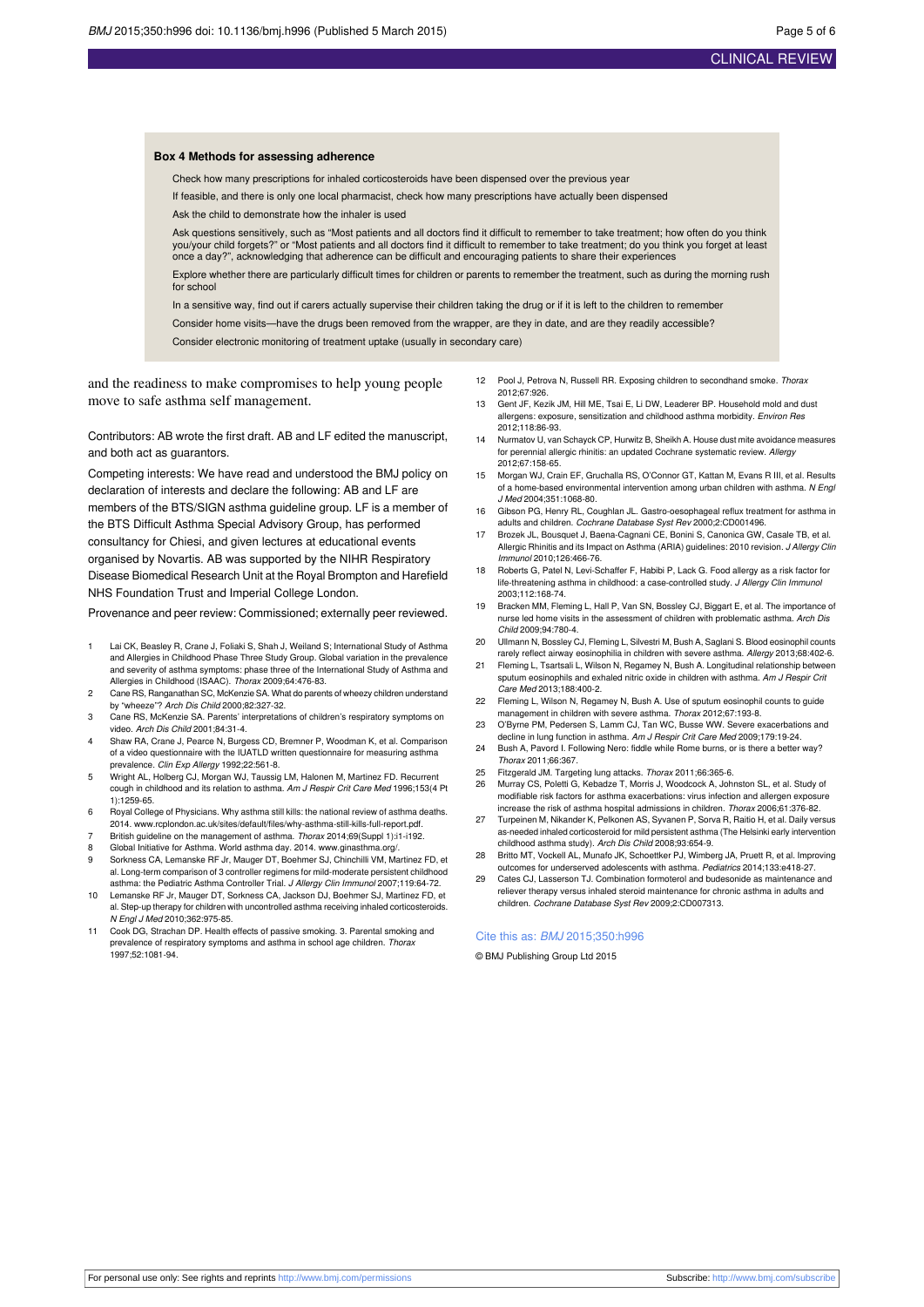## **Figure**

<span id="page-5-0"></span>

Proposed diagnostic algorithm for asthma